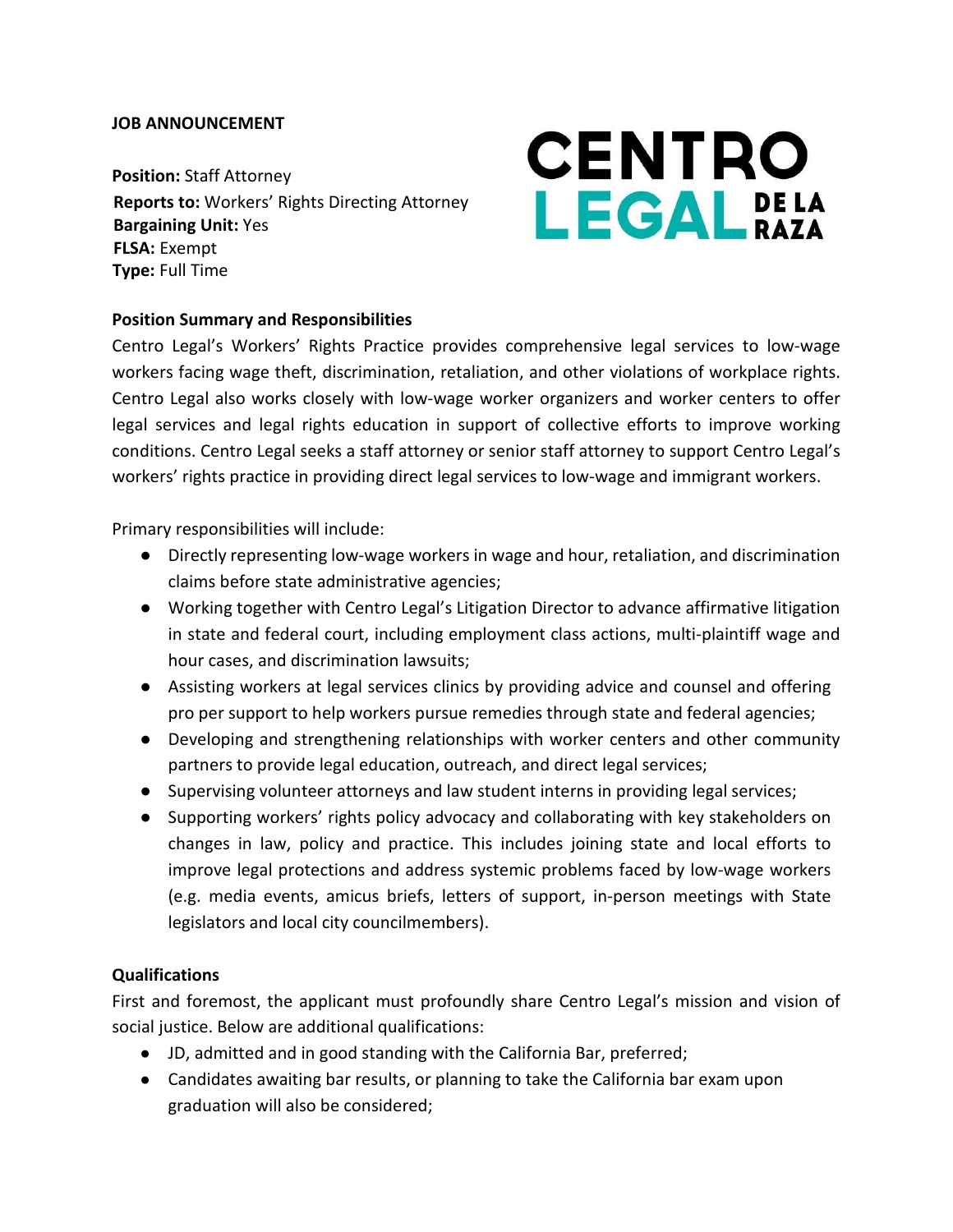- Experience with employment law and labor laws, Berman hearings, plaintiff-side employment litigation (incl. discovery and depositions), mediation (incl. negotiating settlement agreements), or other similar relevant experience preferred;
- Spanish fluency preferred; fluency in another language commonly spoken among Bay Area low-income and immigrant worker communities, e.g, Mam, Cantonese, Mandarin, Tagalog, or Vietnamese, will be considered.
- Strong leadership, organizational, and self-management skills;
- Excellent writing, research, analytical, and verbal communication skills;
- Familiarity working with clients in crisis or who are trauma survivors;
- Demonstrated ability to work cooperatively on projects with lawyers, other staff members, and diverse community organizations;
- Knowledge and adherence to community and movement lawyering principles;
- Demonstrated commitment to civil liberties, workers' rights, and public interest law;
- Demonstrated commitment to diversity within the office and a personal approach that values all individuals and respects differences regarding race, ethnicity, age, gender identity and expression, sexual orientation, religion, ability, socio-economic

**Compensation and Benefits:** ation status, and record of arrest or conviction.

Salary is competitive and commensurate with experience ranging form \$64,821 - \$74,231. We provide a generous benefits package, including life insurance, LTD, leave policies, vacation, and December holiday office closure at full pay.

# **To Apply**

Review of applications will begin immediately and continue until the position is filled. Applicants are encouraged to apply as soon as possible. To apply, send a brief cover letter, resume, and list of three professional references by email t[o jobs@centrolegal.org.](mailto:jobs@centrolegal.org) Include **"Workers' Rights Staff Attorney"** in the subject line.

# **POSITION OPEN UNTIL FILLED**

# **About Centro Legal de la Raza**

Founded in 1969 and headquartered in Oakland, California, Centro Legal de la Raza (Centro Legal) is a comprehensive legal services and advocacy organization protecting and advancing the rights of immigrant, low-income, and Latino communities through bilingual representation, education, and advocacy. We combine quality legal services with know-your-rights education, affirmative litigation, and youth development, ensuring access to justice for thousands of individuals and families each year throughout Northern and Central California.